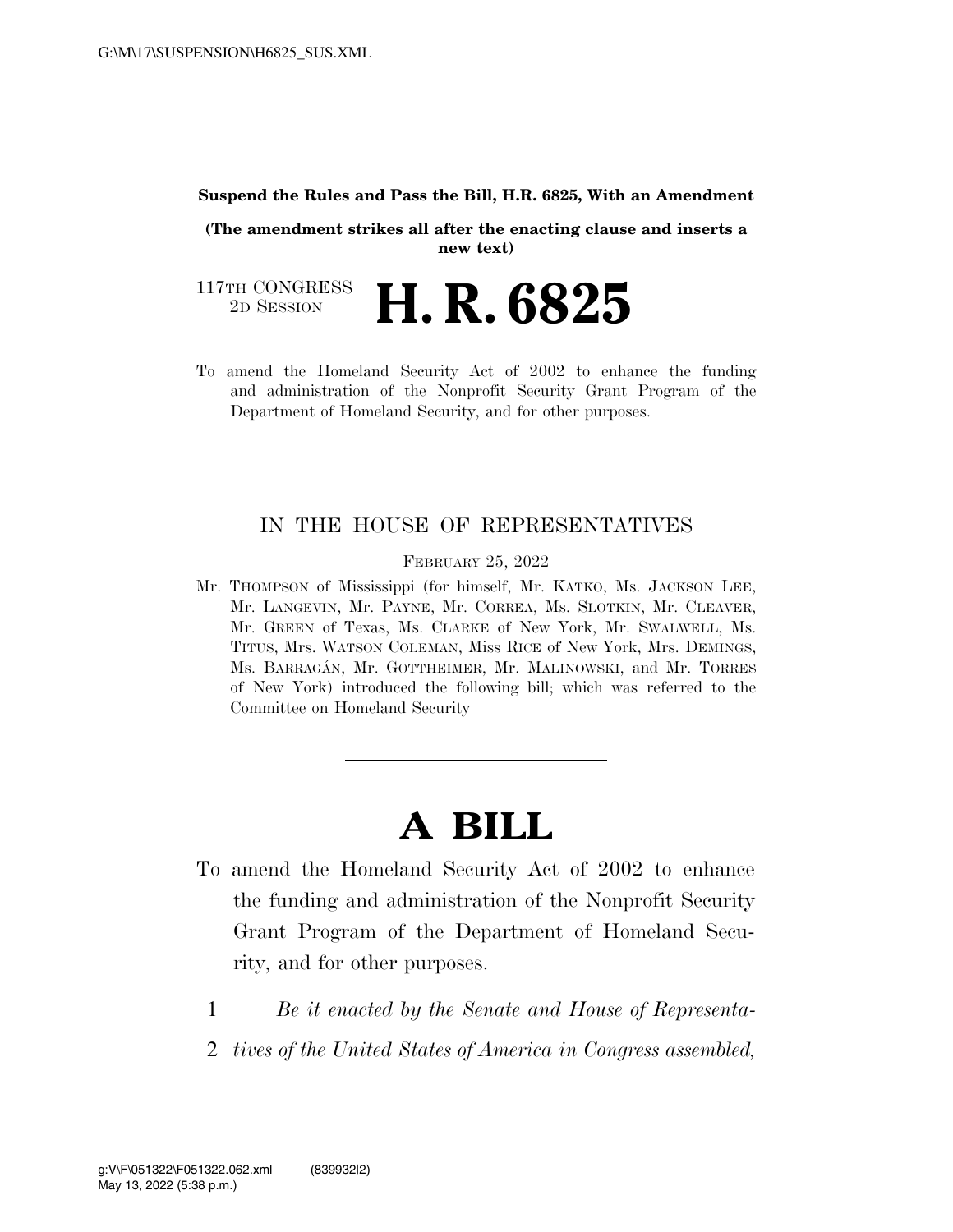$\mathfrak{D}$ 

#### **SECTION 1. SHORT TITLE.**

 This Act may be cited as the ''Nonprofit Security Grant Program Improvement Act of 2022''.

## **SEC. 2. ENHANCEMENTS TO FUNDING AND ADMINISTRA- TION OF NONPROFIT SECURITY GRANT PRO- GRAM OF THE DEPARTMENT OF HOMELAND SECURITY.**

 (a) IN GENERAL.—Section 2009 of the Homeland Security Act of 2002 (6 U.S.C. 609a) is amended—

 (1) in subsection (a), by inserting ''and threats'' before the period at the end;

### 12 (2) in subsection (b)— (A) in the matter preceding paragraph (1),

14 by striking "this" before "subsection"; and

 (B) by amending paragraph (2) to read as follows:

 $\frac{17}{2}$  ''(2) determined by the Secretary to be at risk of terrorist attacks and threats.'';

19  $(3)$  in subsection  $(c)$ —

 (A) by redesignating paragraphs (1), (2), 21 and (3) as subparagraphs  $(A)$ ,  $(B)$ , and  $(E)$ , re- spectively, and moving such subparagraphs, as so redesignated, two ems to the right;

 (B) in the matter preceding subparagraph (A), as so redesignated, by striking ''The recipi-ent'' and inserting the following: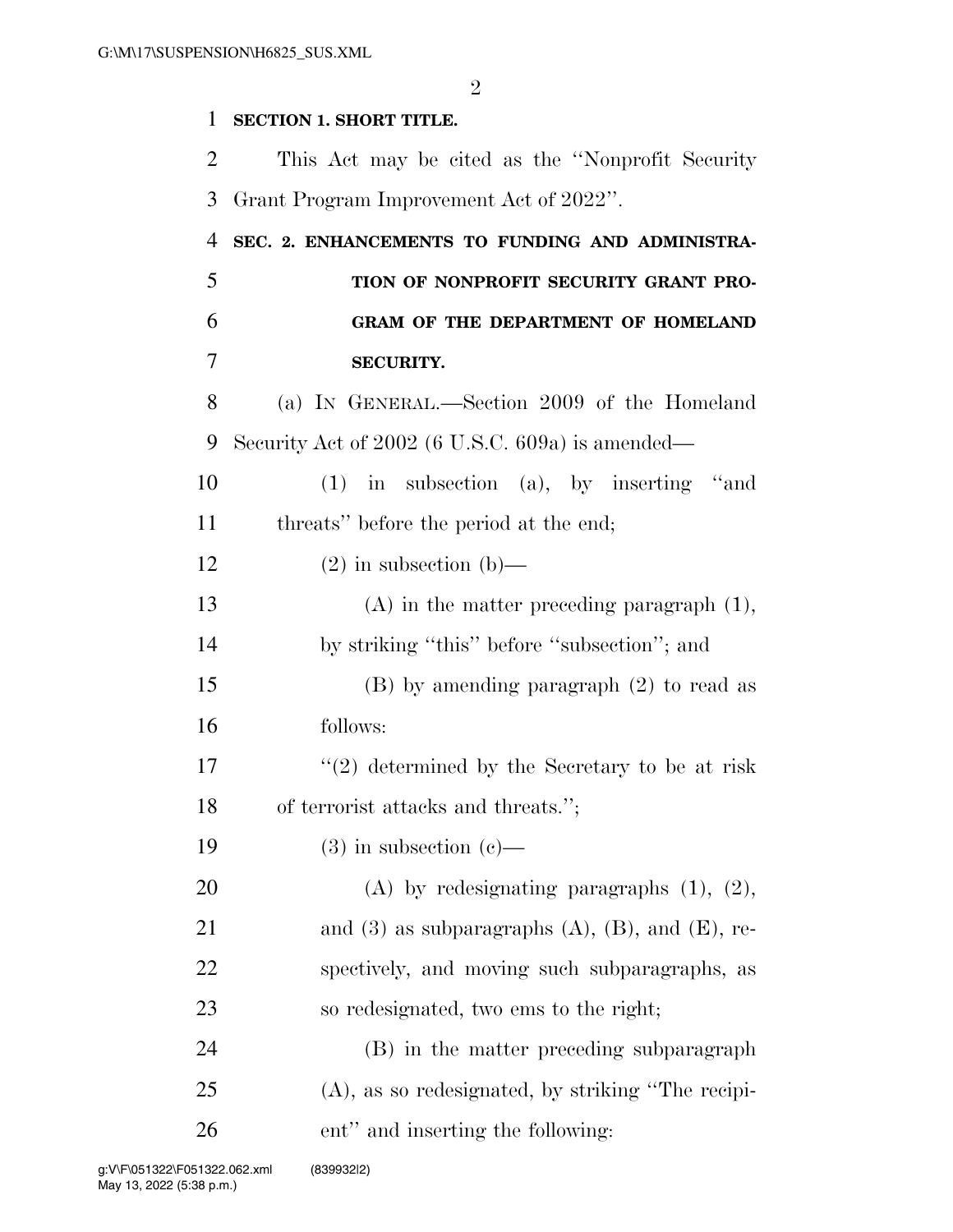| $\mathbf{1}$   | "(1) IN GENERAL.—The recipient";                       |
|----------------|--------------------------------------------------------|
| $\overline{2}$ | (C) in subparagraph (A), as so redesig-                |
| 3              | nated, by striking "equipment and inspection           |
| $\overline{4}$ | and screening systems" and inserting "equip-           |
| 5              | ment, inspection and screening systems, and al-        |
| 6              | teration or remodeling of existing buildings or        |
| 7              | physical facilities";                                  |
| 8              | $(D)$ by inserting after subparagraph $(B)$ ,          |
| 9              | as so redesignated, the following new subpara-         |
| 10             | graphs:                                                |
| 11             | "(C) Facility security personnel costs, in-            |
| 12             | cluding costs associated with contracted secu-         |
| 13             | rity.                                                  |
| 14             | "(D) Expenses directly related to the ad-              |
| 15             | ministration of the grant, except that such ex-        |
| 16             | penses may not exceed five percent of the              |
| 17             | amount of the grant."; and                             |
| 18             | (E) by adding at the end the following new             |
| 19             | paragraph:                                             |
| 20             | "(2) RETENTION.—Each State through which a             |
| 21             | recipient receives a grant under this section may re-  |
| <u>22</u>      | tain up to five percent of each grant for expenses di- |
| 23             | rectly related to the administration of the grant.";   |
| 24             | $(4)$ in subsection (e)—                               |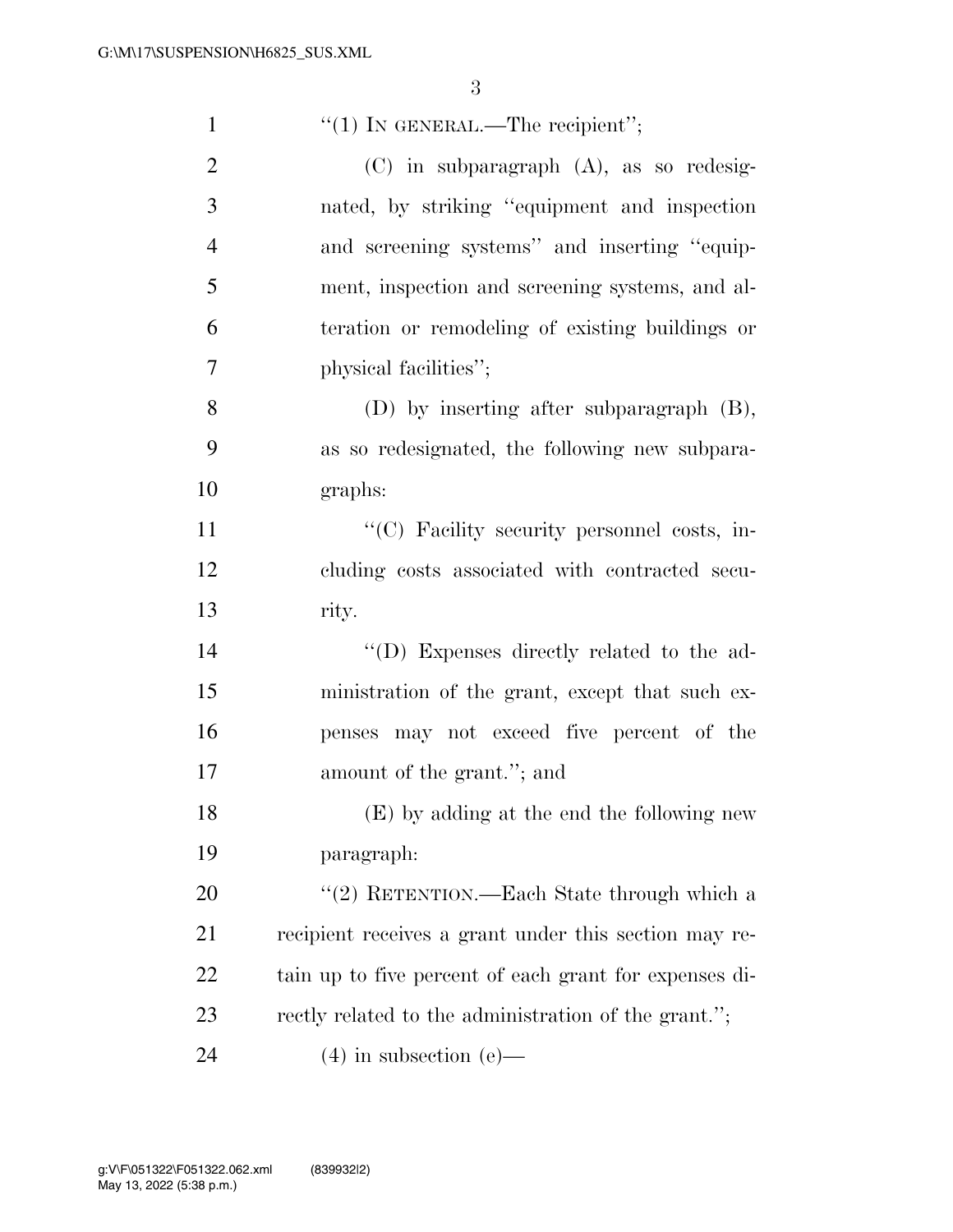|                | $\overline{4}$                                              |
|----------------|-------------------------------------------------------------|
| $\mathbf{1}$   | (A) by striking "2020 through $2024$ " and                  |
| $\overline{2}$ | inserting "2022 through 2028"; and                          |
| 3              | (B) by adding at the end the following new                  |
| $\overline{4}$ | sentence: "Each such report shall also include              |
| 5              | information on the number of applications sub-              |
| 6              | mitted by eligible nonprofit organizations to               |
| $\tau$         | each State, the number of applications sub-                 |
| 8              | mitted by each State to the Administrator, and              |
| 9              | the operations of the Nonprofit Security Grant              |
| 10             | Program Office, including staffing resources                |
| 11             | and efforts with respect to subparagraphs $(A)$             |
| 12             | through $(E)$ of subsection $(e)(1)$ .";                    |
| 13             | $(5)$ by redesignating subsection $(f)$ as<br>sub-          |
| 14             | section $(j)$ ;                                             |
| 15             | $(6)$ by inserting after subsection (e) the fol-            |
| 16             | lowing new subsections:                                     |
| 17             | "(f) ADMINISTRATION.—Not later than 120 days                |
| 18             | after the date of the enactment of this subsection, the Ad- |
| 19             | ministrator shall establish within the Federal Emergency    |
| 20             | Management Agency a program office for the Program (in      |
| 21             | this section referred to as the 'program office'). The pro- |
| 22             | gram office shall be headed by a senior official of the     |

 Agency. The Administrator shall administer the Program (including, where appropriate, in coordination with States), including relating to the following: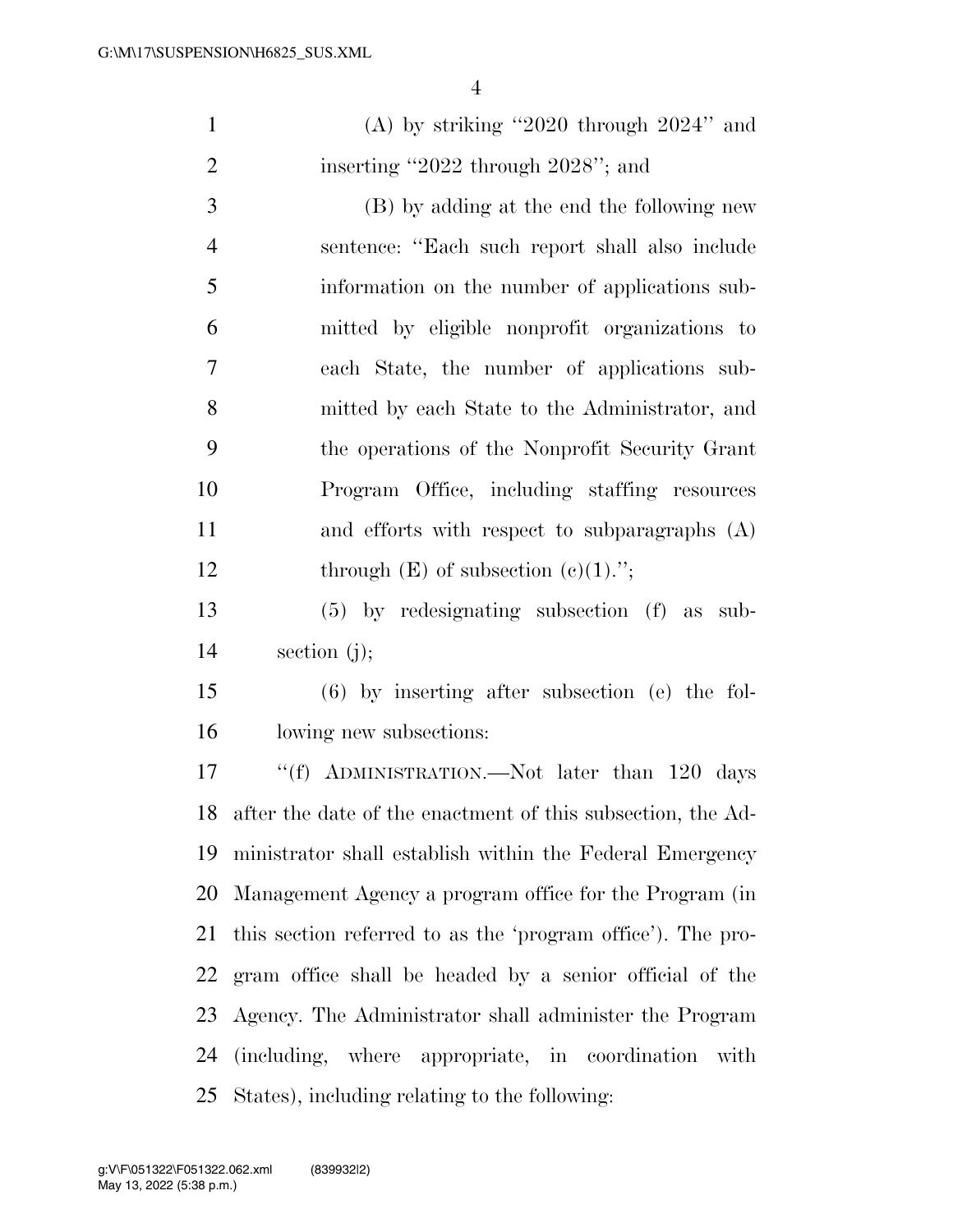''(1) Outreach, engagement, education, and technical assistance and support to eligible nonprofit organizations described in subsection (b), with par- ticular attention to such organizations in under- served communities, prior to, during, and after the awarding of grants, including web-based training videos for eligible nonprofit organizations that pro- vide guidance on preparing an application and the environmental planning and historic preservation process.

11 ''(2) Establishment of mechanisms to ensure program office processes are conducted in accord- ance with constitutional, statutory, regulatory, and other legal and agency policy requirements that pro- tect civil rights and civil liberties and, to the max- imum extent practicable, advance equity for mem-bers of underserved communities.

 ''(3) Establishment of mechanisms for the Ad- ministrator to provide feedback to eligible nonprofit organizations that do not receive grants.

21 ''(4) Establishment of mechanisms to collect data to measure the effectiveness of grants under the Program.

24  $(5)$  Establishment and enforcement of stand-ardized baseline operational requirements for States,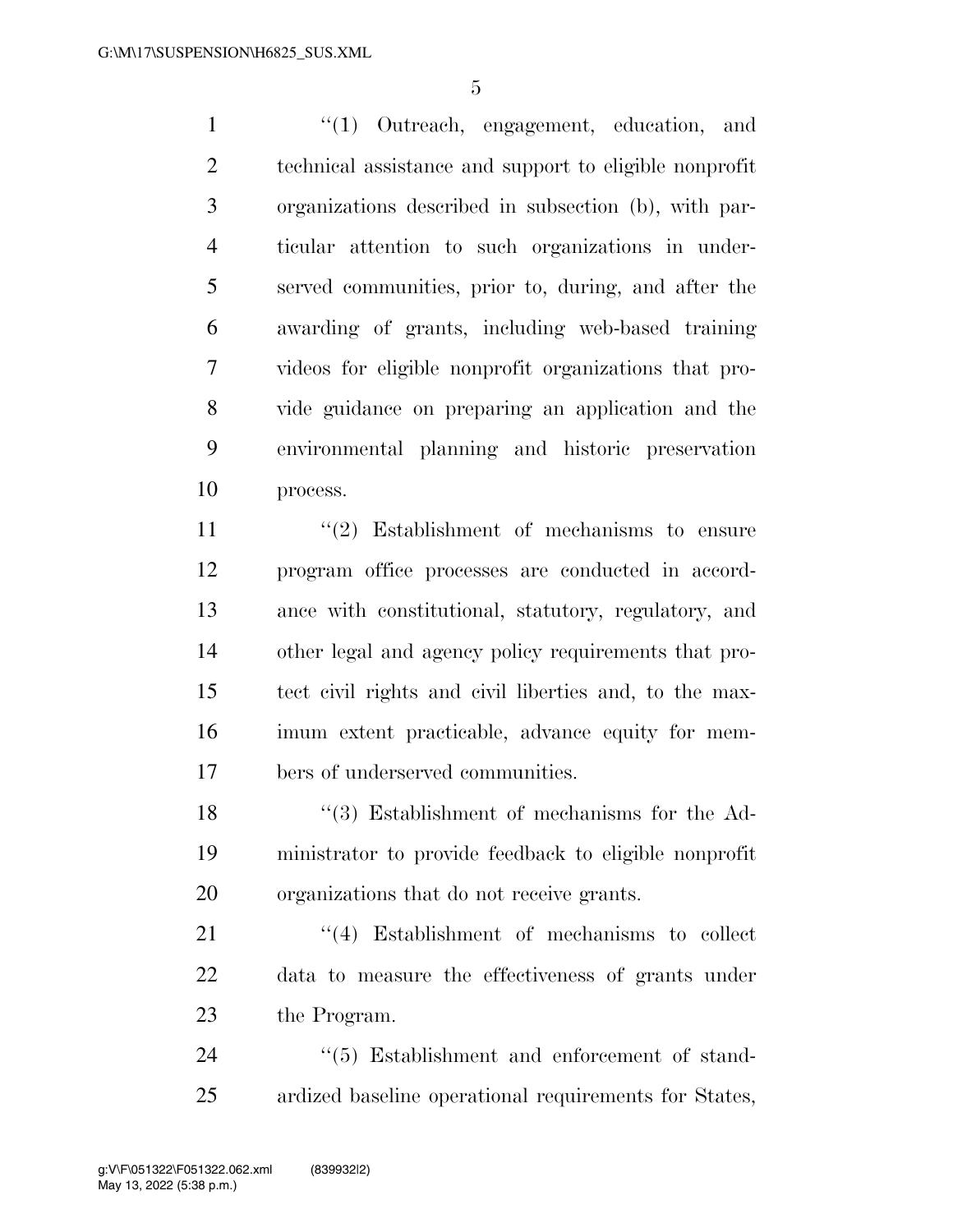including requirements for States to eliminate or prevent any administrative or operational obstacles that may impact eligible nonprofit organizations de- scribed in subsection (b) from receiving grants under the Program.

 "(6) Carrying out efforts to prevent waste, fraud, and abuse, including through audits of grant-ees.

9  $\langle \langle \text{g} \rangle$  GRANT GUIDELINES.—For each fiscal year, prior to awarding grants under this section, the Adminis-trator—

 ''(1) shall publish guidelines, including a notice of funding opportunity or similar announcement, as the Administrator determines appropriate; and

 ''(2) may prohibit States from closing applica- tion processes prior to the publication of such guide-lines.

18 "(h) ALLOCATION REQUIREMENTS.—

19 "(1) IN GENERAL.—In awarding grants under 20 this section, the Administrator shall ensure that—

21 ''(A) 50 percent of amounts appropriated pursuant to the authorization of appropriations under subsection (k) is provided to eligible re- cipients located in high-risk urban areas that receive funding under section 2003 in the cur-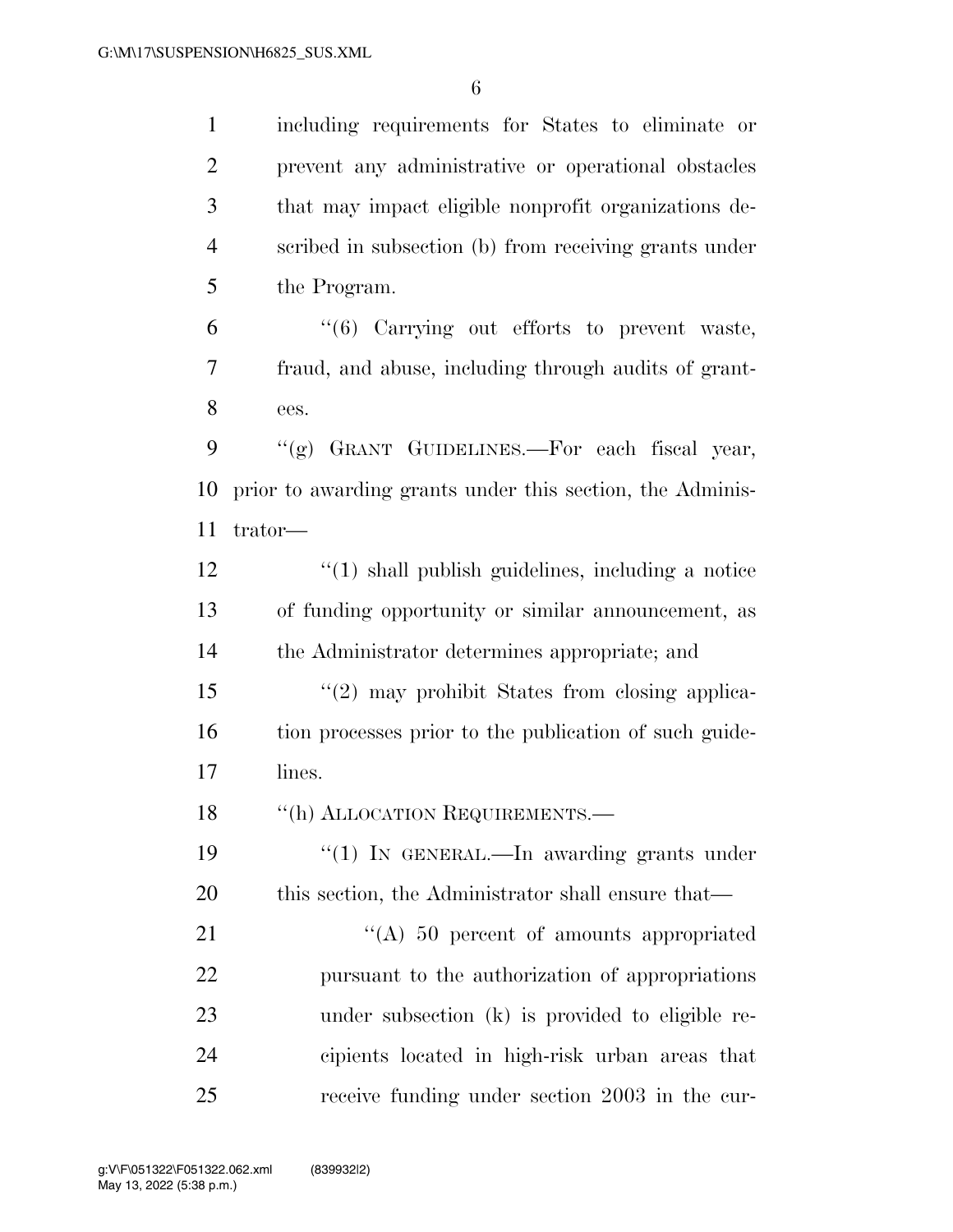1 rent fiscal year or received such funding in any of the preceding ten fiscal years, inclusive of any amounts States may retain pursuant to paragraph (2) of subsection (c); and

 ''(B) 50 percent of amounts appropriated pursuant to the authorizations of appropria- tions under subsection (k) is provided to eligible recipients located in jurisdictions not receiving funding under section 2003 in the current fiscal year or have not received such funding in any of the preceding ten fiscal years, inclusive of any amounts States may retain pursuant to 13 paragraph (2) of subsection (c).

 ''(2) EXCEPTION.—Notwithstanding paragraph (1), the Administrator may allocate a different per- centage if the Administrator does not receive a suffi- cient number of applications from eligible recipients to meet the allocation percentages described in ei- ther subparagraph (A) or (B) of such paragraph. If the Administrator exercises the authorization under this paragraph, the Administrator shall, not later 22 than 30 days after such exercise, report to the Com- mittee on Homeland Security of the House of Rep-resentatives and the Committee on Homeland Secu-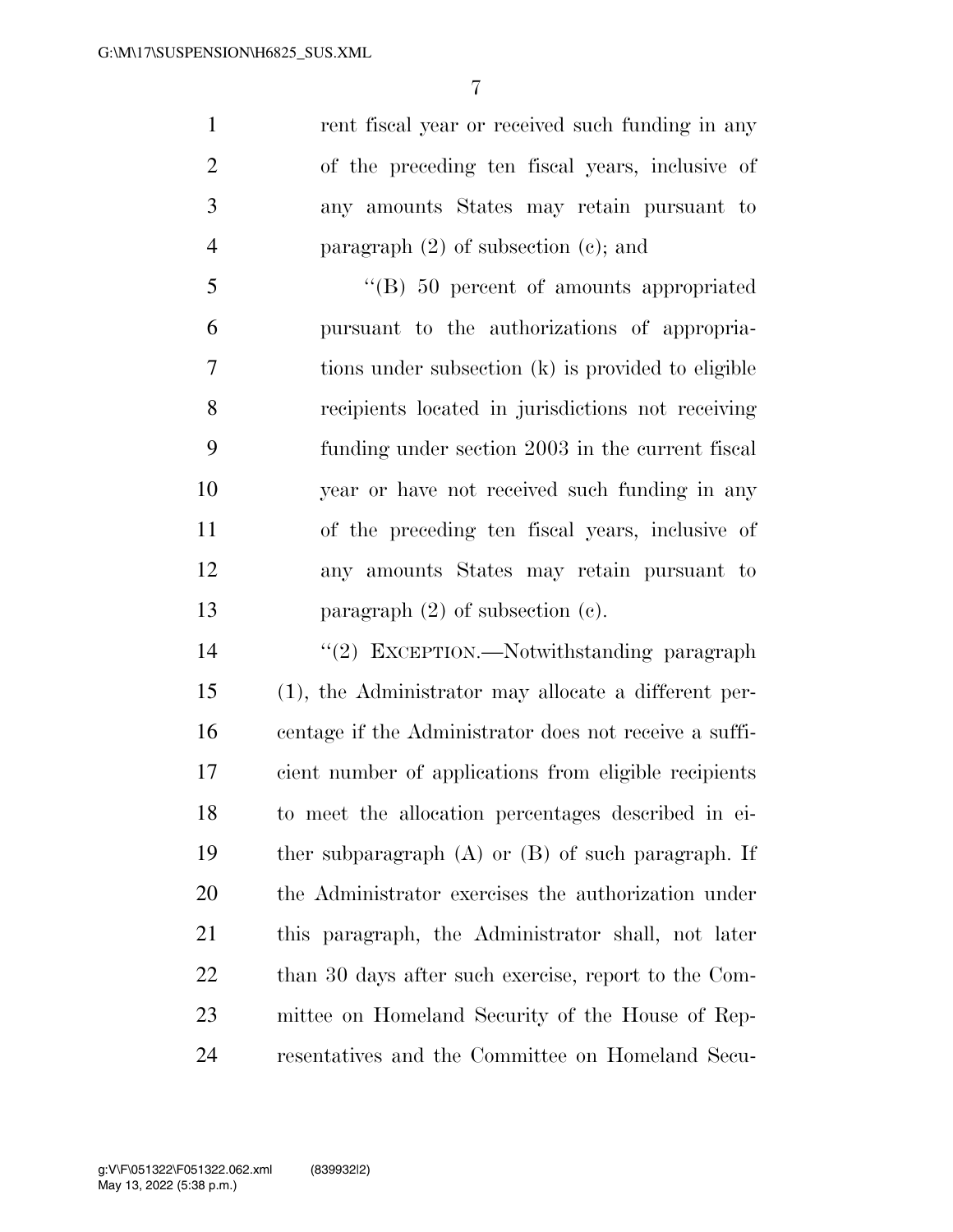|              | rity and Governmental Affairs of the Senate regard-        |
|--------------|------------------------------------------------------------|
| 2            | ing such exercise.                                         |
| $\mathbf{3}$ | "(i) PAPERWORK REDUCTION ACT.—Chapter 35 of                |
|              | 4 title 44, United States Code (commonly known as the 'Pa- |
|              | 5 perwork Reduction Act'), shall not apply to any changes  |

 to the application materials, Program forms, or other core Program documentation intended to enhance participation by eligible nonprofit organizations in the Program.'';

| 9  | $(7)$ in subsection (j), as so redesignated—      |
|----|---------------------------------------------------|
| 10 | (A) in paragraph $(1)$ , by striking "\$75 mil-   |
| 11 | lion for each of fiscal years 2020 through        |
| 12 | $2024$ " and inserting " $$75,000,000$ for fiscal |
| 13 | year $2022$ and $$500,000,000$ for each of fiscal |
| 14 | years $2023$ through $2028$ "; and                |
| 15 | $(B)$ by amending paragraph $(2)$ to read as      |
| 16 | follows:                                          |
| 17 | "(2) OPERATIONS AND MAINTENANCE.—Of the           |
|    |                                                   |

 amounts authorized to be appropriated pursuant to paragraph (1), not more than five percent is author-ized—

21 ''(A) to operate the program office; and 22 ''(B) for other costs associated with the management, administration, and evaluation of the Program.''; and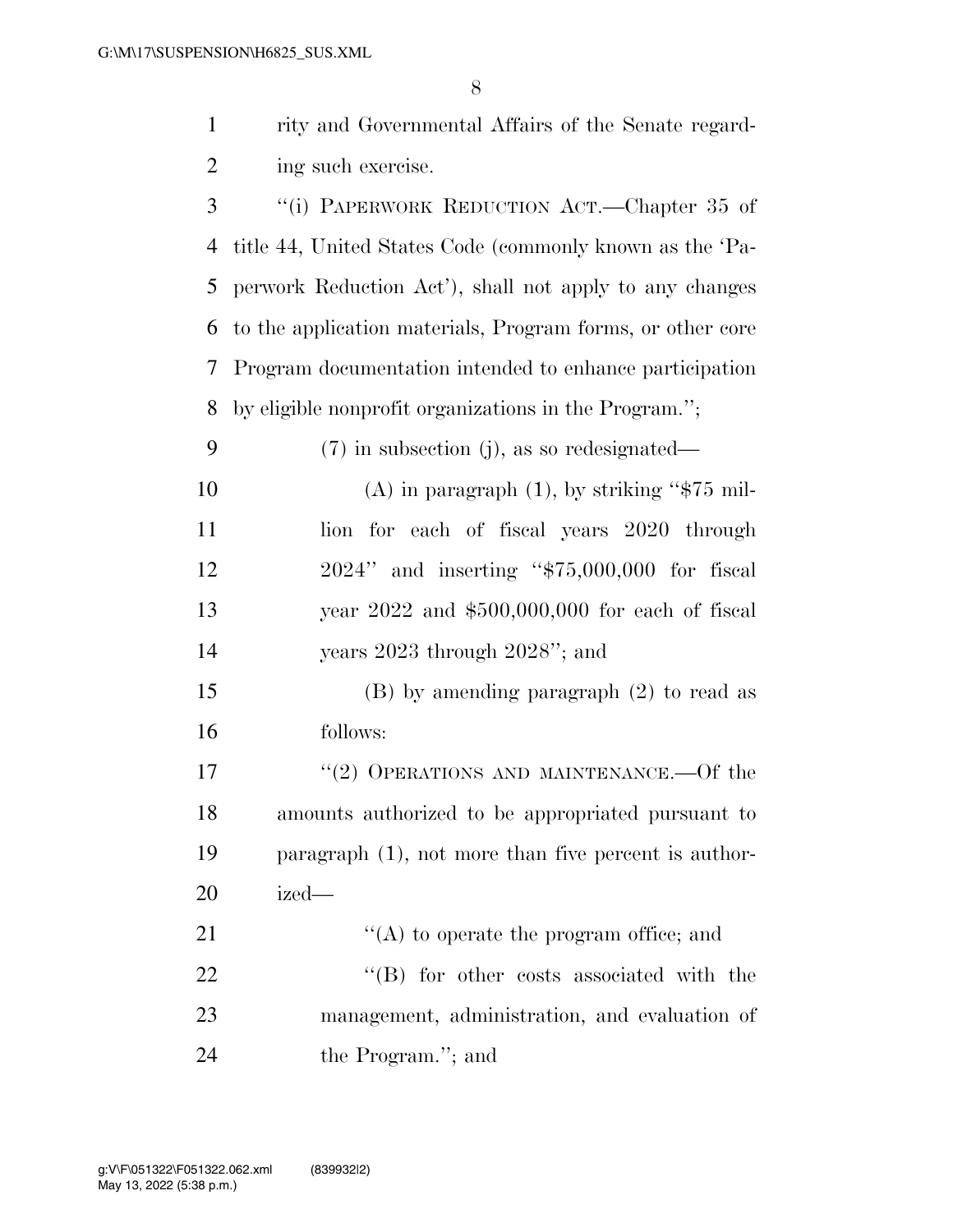(8) by adding at the end the following new sub-section:

 ''(k) TREATMENT.—Nonprofit organizations deter- mined by the Secretary to be at risk of extremist attacks other than terrorist attacks and threats under subsection (a) are deemed to satisfy the conditions specified in sub- section (b) if protecting such organizations against such other extremist attacks would help protect such organiza-tions against such terrorist attacks and threats.''.

 (b) PLAN.—Not later than 90 days after the date of the enactment of this Act, the Administrator of the Fed- eral Emergency Management Agency shall submit to the Committee on Homeland Security of the House of Rep- resentatives and the Committee on Homeland Security and Governmental Affairs of the Senate a plan for the administration of the program office for the Nonprofit Se- curity Grant Program established under subsection (f) of section 2009 of the Homeland Security Act 2002 (6 U.S.C. 609a), as amended by subsection (a), including a staffing plan for such program office.

 (c) CONFORMING AMENDMENT.—Section 2008 of the Homeland Security Act of 2002 (6 U.S.C. 609) is amend-ed—